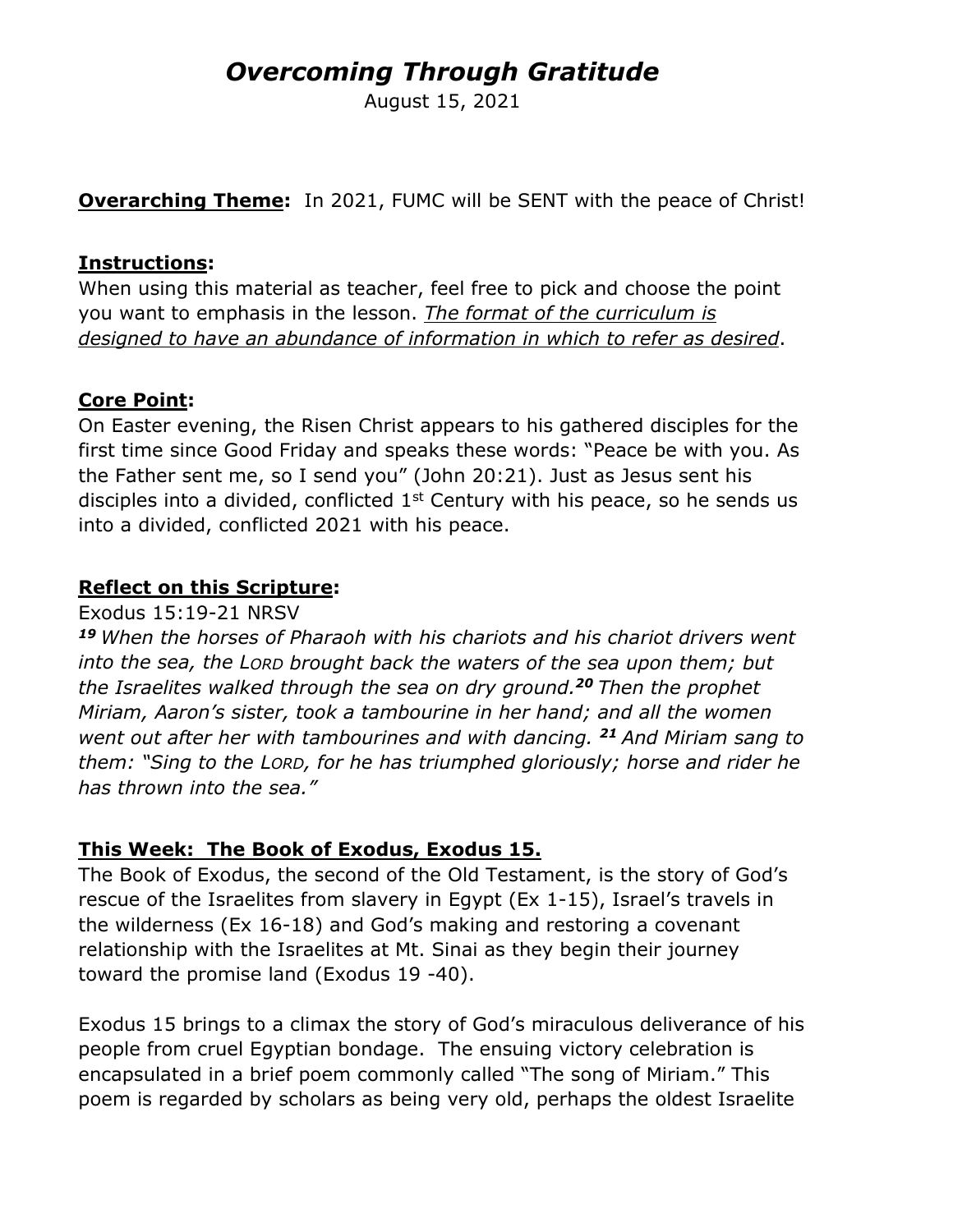poem we have and perhaps composed very close to the time of these remembered events.

This brief hymn follows the convention of Israel's hymns in its two parts. First, there is an imperative summons, in this case, "Sing to Yahweh." The summons to praise is itself an act of praise, an exuberant acknowledgment of the LORD and a glad celebration of loyalty to Yahweh. Second, reasons for praise are given, introduced by the particle *for* ("because"). The reason for praise of Yahweh, the incomparable one, is quite specific. Yahweh has overcome the seemingly invincible power of armed might that enforced aggression. The "power" in this poem is not specifically Pharaoh and Egypt. The lack of specificity permits the poem to be readily available as a paradigm for every doxology that celebrates death to tyrants.

The poem (song) is placed on the lips and in the dancing feet of Miriam and the Israelite women. We know elsewhere that there were women especially skilled in the singing required by the community for grief and death (Jer 9:17; 2 Chr 35:25). In the same way, no doubt there were women, perhaps the same ones, skilled in singing and dancing with joy and exultation for liberation, victory, and well-being (cf 1 Sam 18:7). The OT lets us see a community that is easily and readily evoked into the "surplus" activity of liturgy for the emotional, political extremities of joy and grief, well-being and loss.

Despite the exuberance and pathos of the "song of Miriam" recorded in verses 20-21, the community experience of gratitude was short-lived. Surely the journey of the children of Israel recorded throughout the rest of Exodus-Deuteronomy would have been different had they practiced gratitude (maybe accented by song/dance?) each day.

- Adapted from New Interpreters Commentary, Vol 1, pp. 802-803

## **Questions to Ponder for Accountability in the Group:**

- 1. On a scale of 1-10, 10 being a life characterized by gratitude, and 1 being a life characterized by ingratitude (grumbling!), where do you think most people are today? How about you?
- 2. The children of Israel were grateful for about a day, but they soon downward spiraled into ingratitude and complaint. Do you think the practice of daily gratitude could have prevented this downward spiral? Why or why not?
- 3. Verse 21 reminds us that Miriam sang. Does singing and worship impact your sense of thankfulness and gratitude? If so, how do you incorporate singing/music into your gratitude practices?